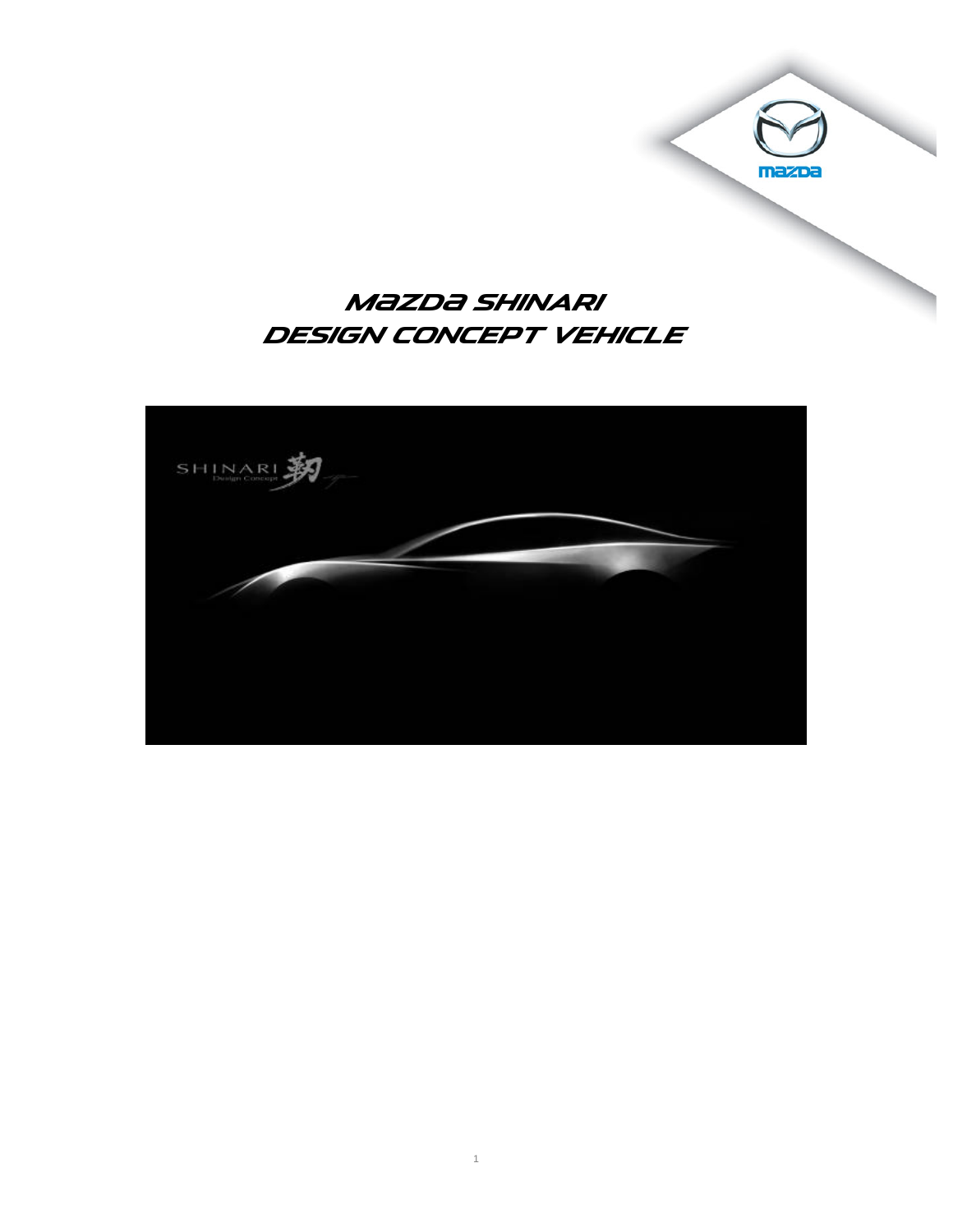#### **M{zd{ SHINARI – Fast and strong motion that strikes the heart**

The Mazda SHINARI is a pure design concept model of a four-door, four-seater sports coupe which perfectly expresses the 'KODO – Soul of Motion' design theme in a graceful and carefree form.

The Japanese word *shinari* describes the powerful yet supple appearance of great resilient force when objects of high tensile strength, such as steel or bamboo, are twisted or bent. It also refers to the appearance of a person or animal as it flexibly transforms its body to generate a fast movement. Within this movement, Mazda designers discovered the potential to realize 'KODO – Soul of Motion'.

One glance at SHINARI stirs the emotions. Its form expresses the powerful movement of a lean body with highly developed muscles, supple but at the same time filled with tension. Mazda's desire is to reach car lovers' hearts and go beyond the notion of rational logic. This form purely embodies that desire.

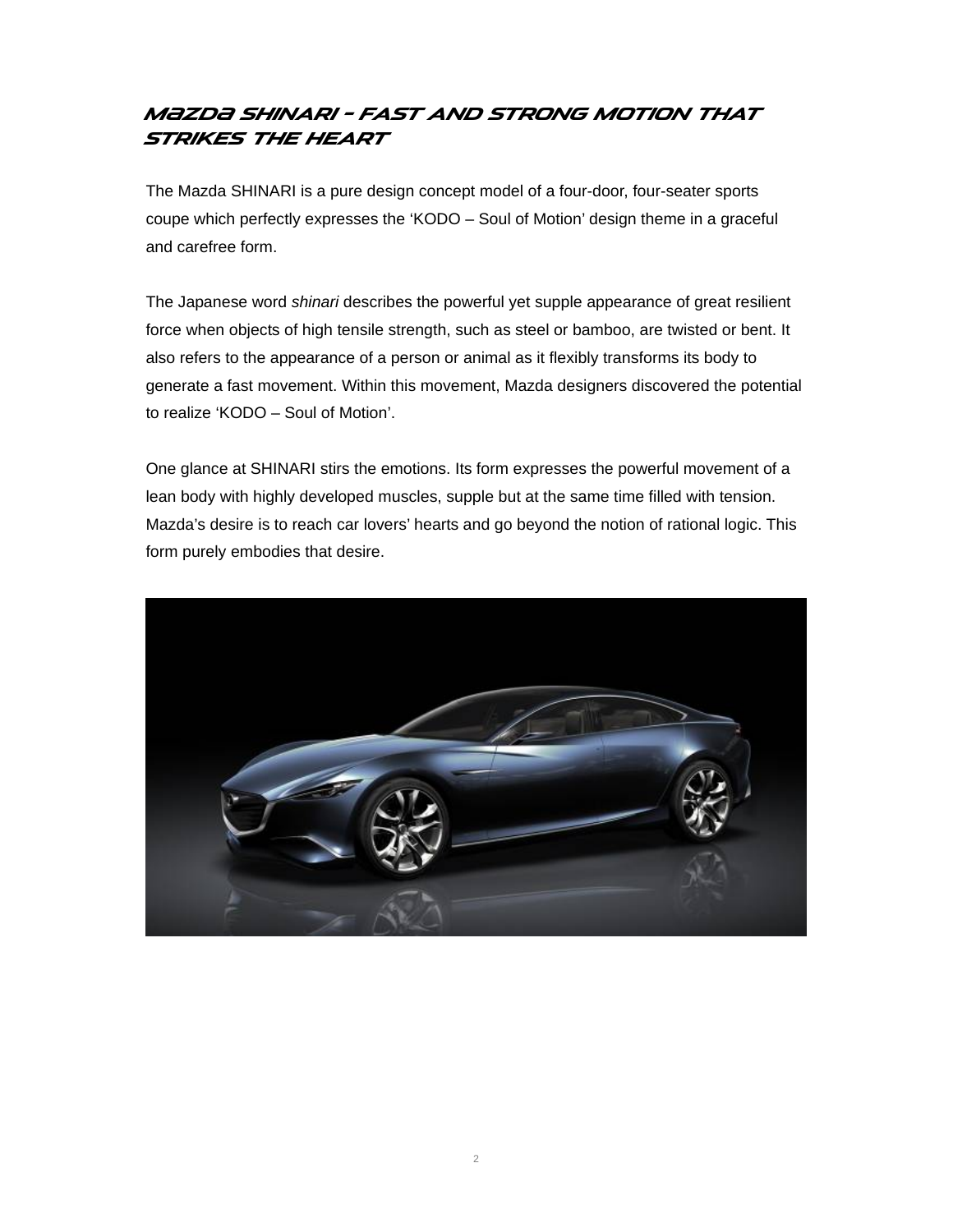#### **DESIGN**

The underlying design philosophy for the next generation of Mazda cars is adding the power and beauty that one sees in the instantaneous movement of animals or humans.

This is the form displayed in the moment motion begins – for example the instant when a cheetah pounces on its prey, or the moment of a sword strike in the ancient Japanese martial art of *kendo.* It is this moment where accumulated force is released that contains the most finely-honed balance of strength and streamlined beauty. It is in this instant – which requires maximum concentration – that we feel instantaneous power, speed, a dignified tension, a sophisticated beauty – it is, in its way, highly seductive.

Mazda has positioned this instantaneous movement, filled with vitality and the stirring of the emotions, as the ultimate form of motion, and has defined it as 'KODO'.

KODO will be incorporated into all Mazda designs, to express a faster, more forceful movement, and to include a more soulful element. This is embodied in the design language of **'KODO – Soul of Motion'** and it represents the next generation of Mazda design.

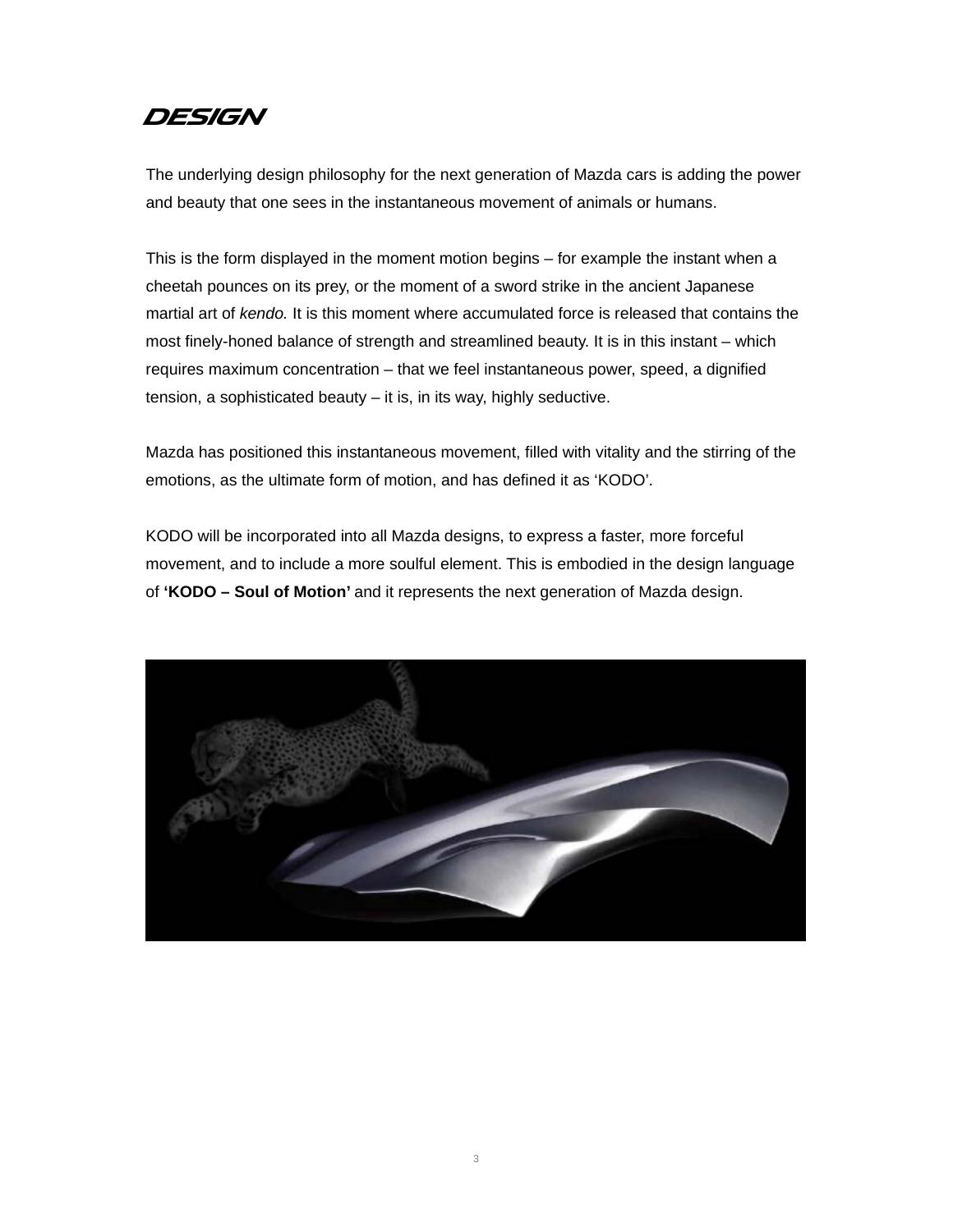# **'KODO – SOUL OF MOTION'**

The three value elements that form 'KODO – Soul of Motion' are:

**Speed:** Vehicle form conveys speed and looking at the car awakens a wild instinct to want to drive this machine. A machine which is an expression of speed with power.

**Tense:** The form generates a finely-honed sense of tension, of the moment just as motion begins. A form that is refined, without waste and which embodies the spirit of Japanese simplicity.

**Alluring:** A quality feel that conveys depth and sophistication, expresses craftsmanship, and invokes the human touch of a product made by hand.

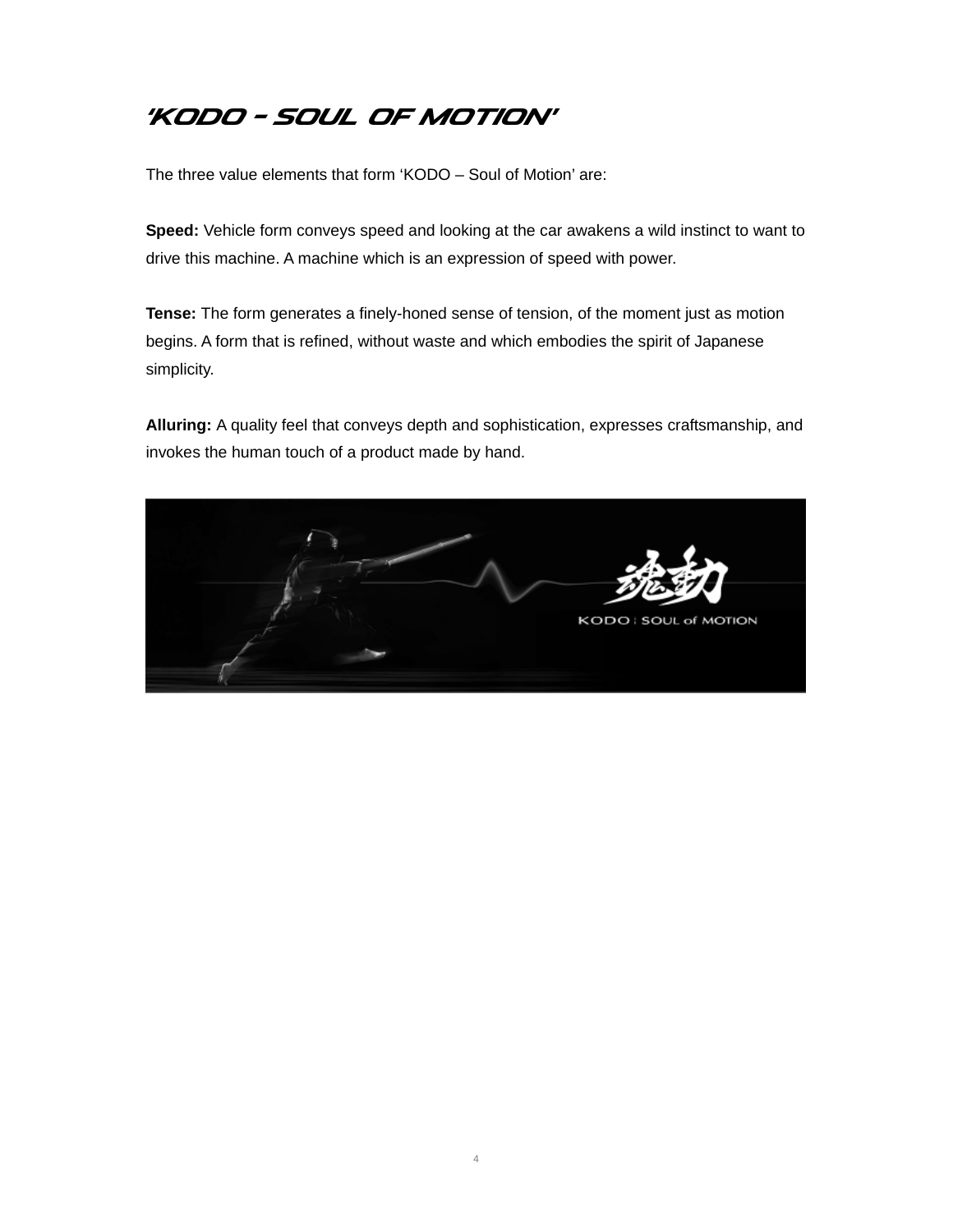

#### **Unbridled expression of agile movement**

With an image of strength emanating across every panel and component, the Mazda SHINARI looks ready to leap at any second. The strong backbone running through the body, the sudden release of pent-up energy, and the interplay of beautiful, supple movements – this form is the expression of all of these elements.

The appearance of the A-pillar, which tapers towards the rear of the body, the shape of the cabin, the front fender; these and SHINARI's other elements combine to create proportions that suggest the instantaneous release of energy to propel the car forward.

The distinctive front fenders represent the further evolution of the prominent fenders introduced in the RX-8. They emphasize the front wheels and accentuate the dynamic movement expressed in the side of the body, in a style that is both sporty and elegant. Character lines flow rearward from the front fenders and meet those traveling forward from the rear fenders in a multi-layered effect. This fusion creates an appearance that suggests a forceful sense of tension with a graceful beauty.

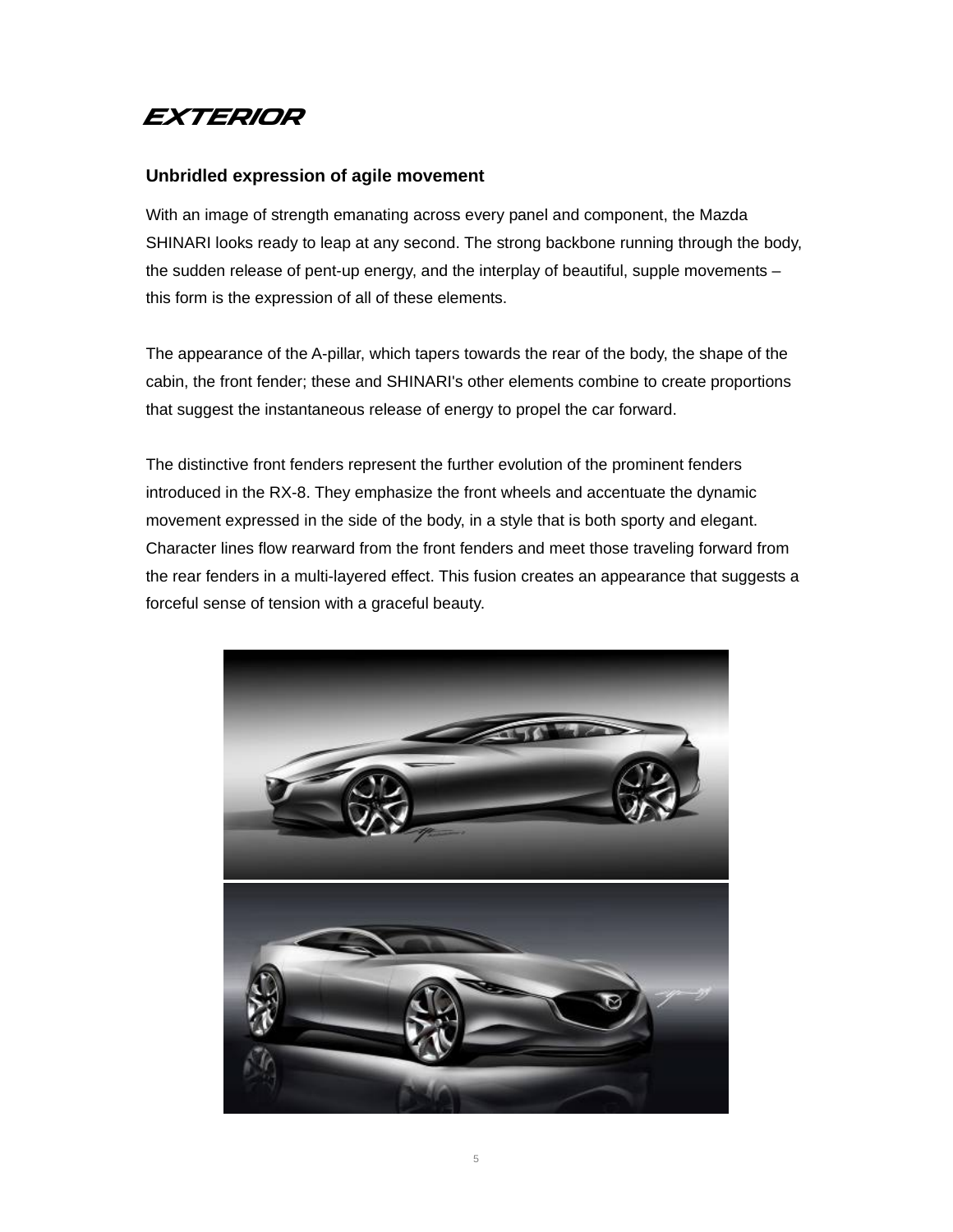## **EXTERIOR**

All of SHINARI's body surfaces appear as if constantly undergoing transformation. There is no static shape to be found, as if the car is in perpetual motion. For instance the subtle control of the angle of the upper surface of the side sill, from the front to the rear, results in a form that suggests a flash of speed along the body of the car.

The three-dimensional sculpting of the front grille proudly emphasizes the Mazda lineage. A powerful line of movement originates at the grille and continues through the hood, fender, front lamp modules and bumper. In particular the floating bar – which links the grille with the headlights – is a three-dimensional expression of speed, an accent that represents a new signature element for Mazda.

For the headlights, Mazda's designers have created a headlamp structure with no outer lens, exposing the deep-set lights and suggesting the eyes of a wild animal about to pounce on its prey.

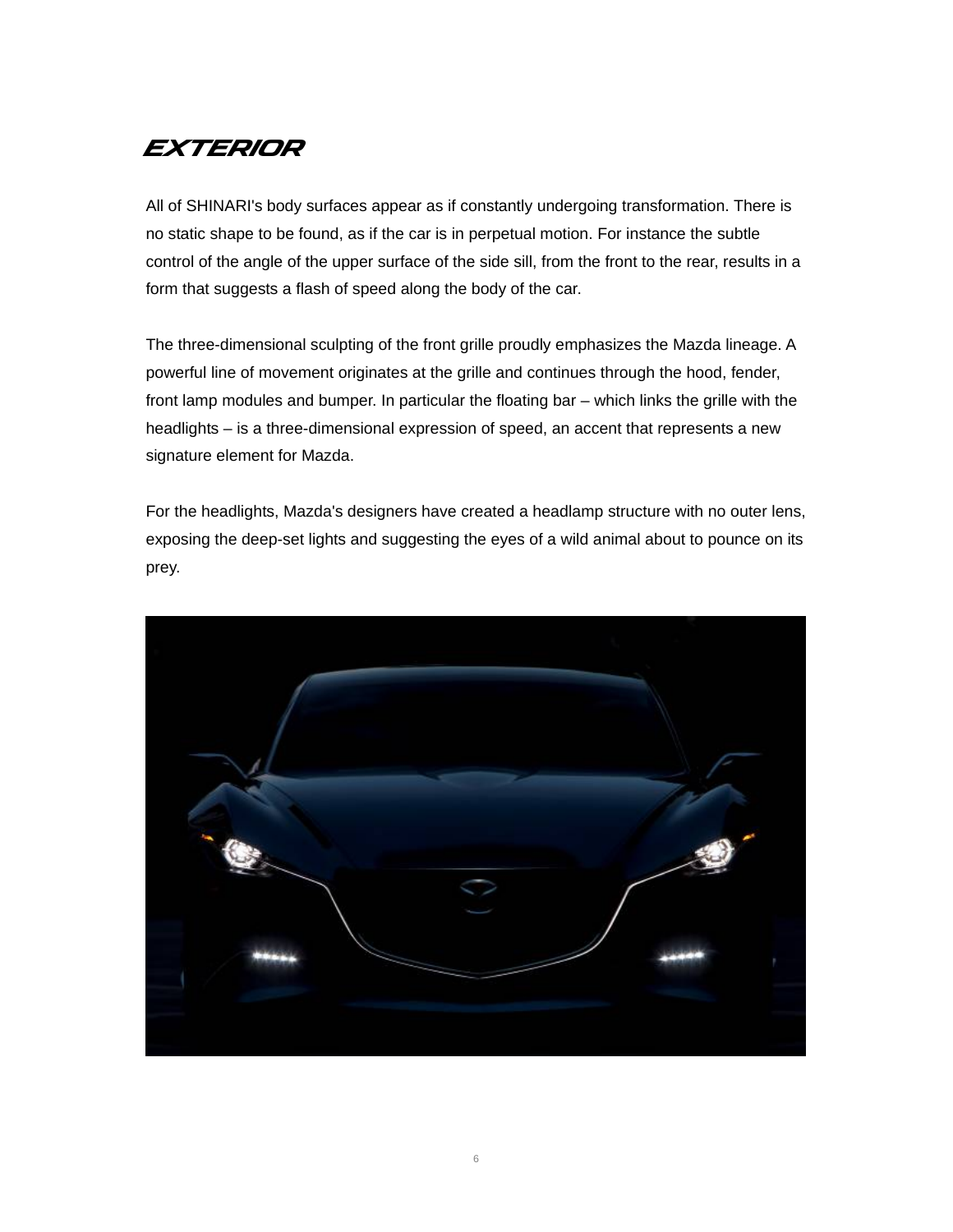### **AERODYNAMICS**

Aerodynamic performance was a major priority for SHINARI, and the centre of the lower sections – on both the front and rear bumpers – are designed to optimize the flow of air along the underbody of the car.

The flared line that connects the front bumper with the side sills and rear bumper, fulfils a similar role and streamlines the flow of air along the body, while further contributing to the aerodynamic performance of the car.

The outer mirror, wheels and tailpipes accentuate the sense of agility and lightness and convey a hand-made feel with a human touch which contributes to the impression of superior, premium quality.

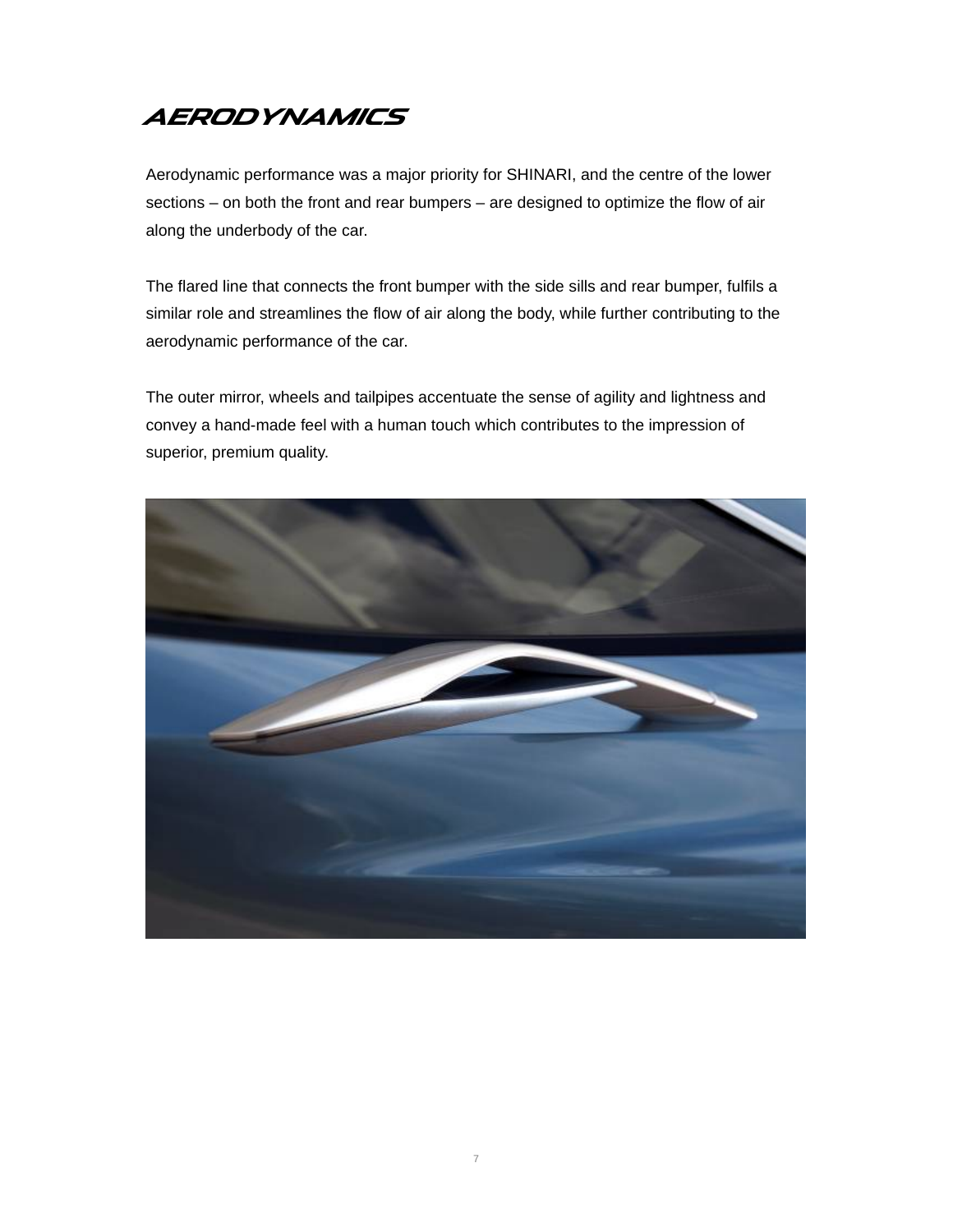### **COLOUR**

For the body colour a luminous metallic blue has been chosen to convey an image of hard metal.

The strong yet elaborate brilliance of the highlights combines with the clearly defined contrast of the shadows to create a balance between the sharp, three-dimensional form and the appearance of surfaces bending and transforming; a balance which was a design objective.

The fierce, bright flash of the forged steel of a Japanese sword is combined with wisdom and sensuality to express superlative quality.

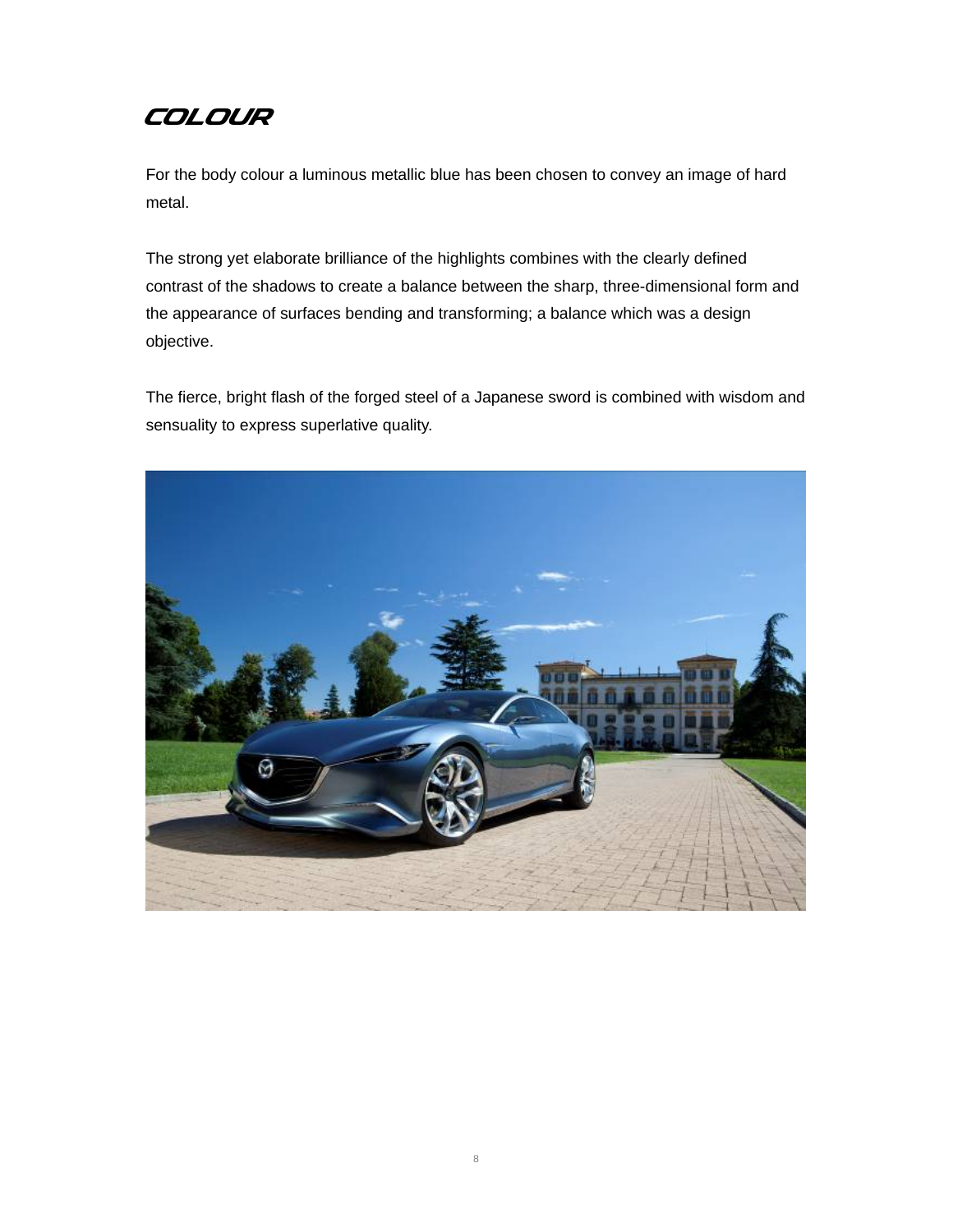# **INTERIOR**

#### **Exploring a new approach of oneness between car and driver**

When creating the SHINARI concept's interior, Mazda's objective was to design a distinctive premium cockpit.

- A commitment to essential mechanical function and excellent ergonomics has created a driver-focused interior.
- Entering the vehicle, your eye is immediately drawn to the driver focused cockpit which surrounds the driver. Its angle and surface movement sets the tone for the whole of the interior.
- The highlight of the interior is a surfacing between the upper and the lower instrument panel, which is contrasted by crisp surface edges and precision mechanical details.
- Interior craftsmanship is characterized by the use of bright trim work integrated along the cockpit's perimeter and accentuating the sensation of speed.
- An authentic application of materials, including machined aluminum, soft natural leathers and the precision design of instrumentation and controls, gives the interior an alluring quality that exceeds expectations.

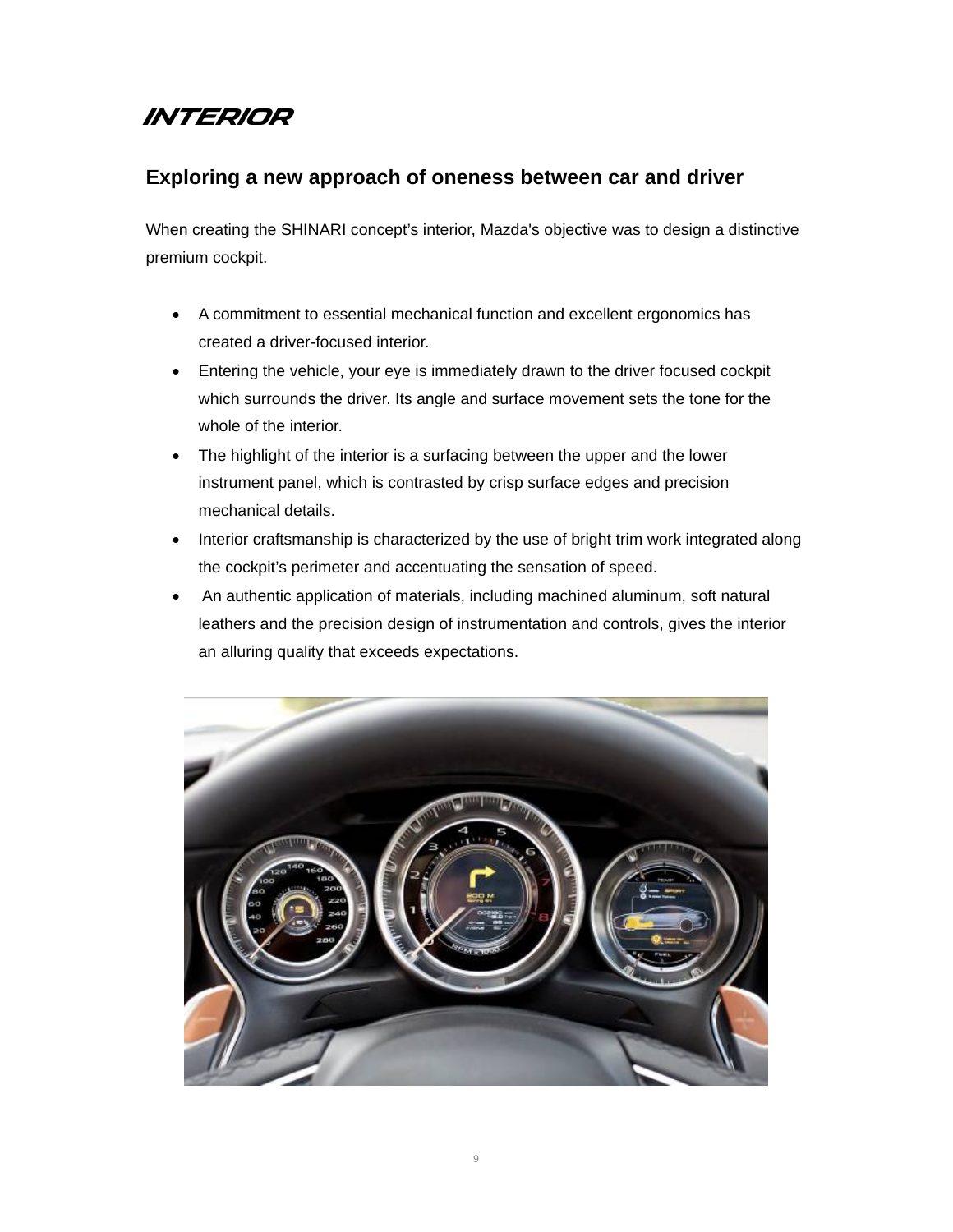# **DEDICATED DRIVING ERGONOMICS**

#### **Craftsmanship meets total car control**

Mazda design wanted to re-define the proximity of the driver to the instrumentation and controls by establishing intuitive 'reach zones'; what Mazda calls 'dedicated driving ergonomics'.

All instrumentation and controls have been designed and positioned to enhance the driving experience:

- By separating the instrument panel into two individual zones, the driver cockpit is isolated from the rest of the interior and allows the driver to focus on the task of driving.
- To reinforce the message of driver orientation, the design of the primary and secondary instruments echoes the main cockpit shape, to provide a clean uncluttered view from the driver's seat.
- Seated behind a thick-rimmed, three-spoke steering wheel, the driver sits within a uniquely contoured seat, providing maximum comfort and support.